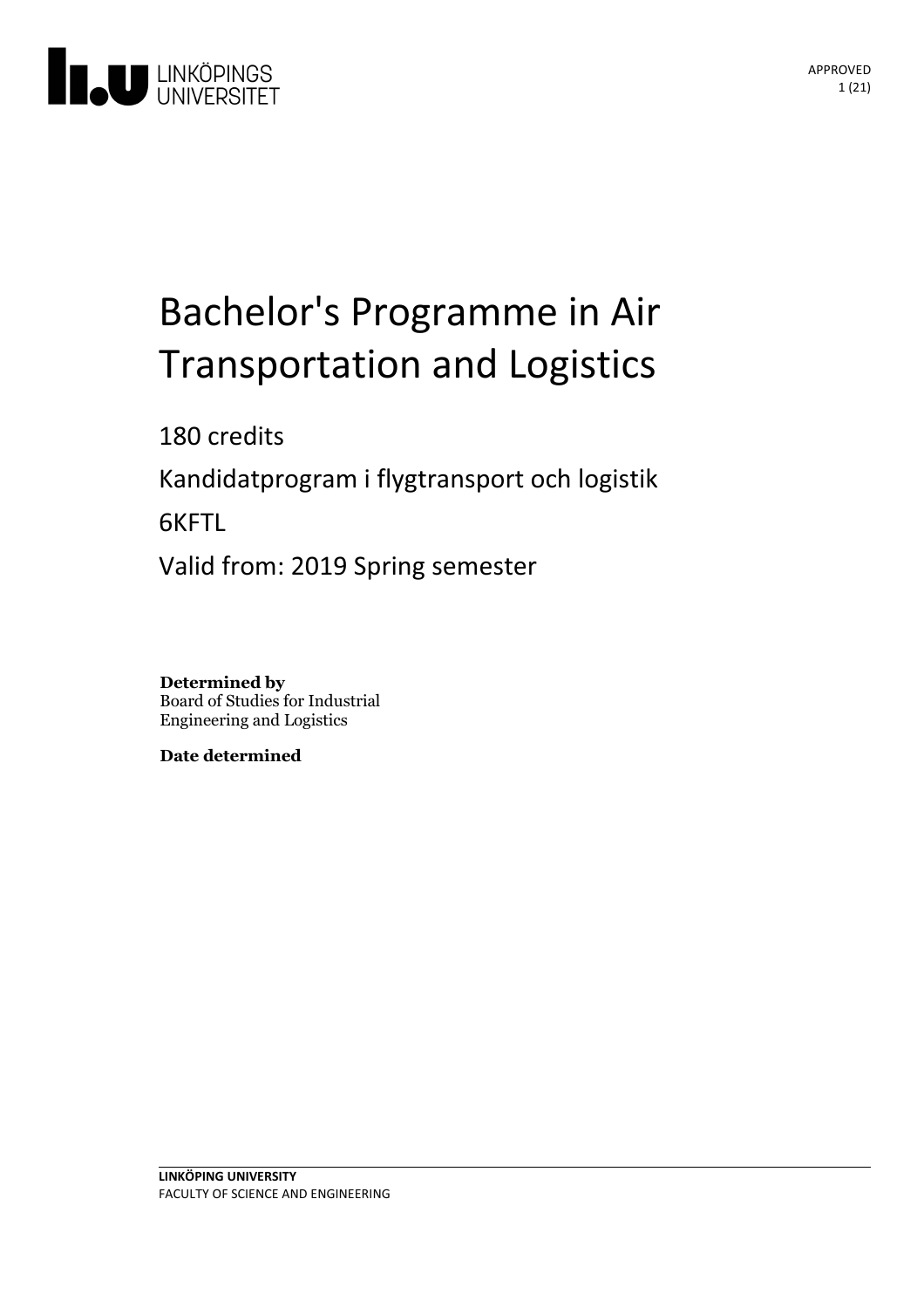## Entry requirements

## Degree in Swedish

Kandidatexamen i Logistik, 180 hp

## Degree in English

Bachelor of Logistics, 180 credits

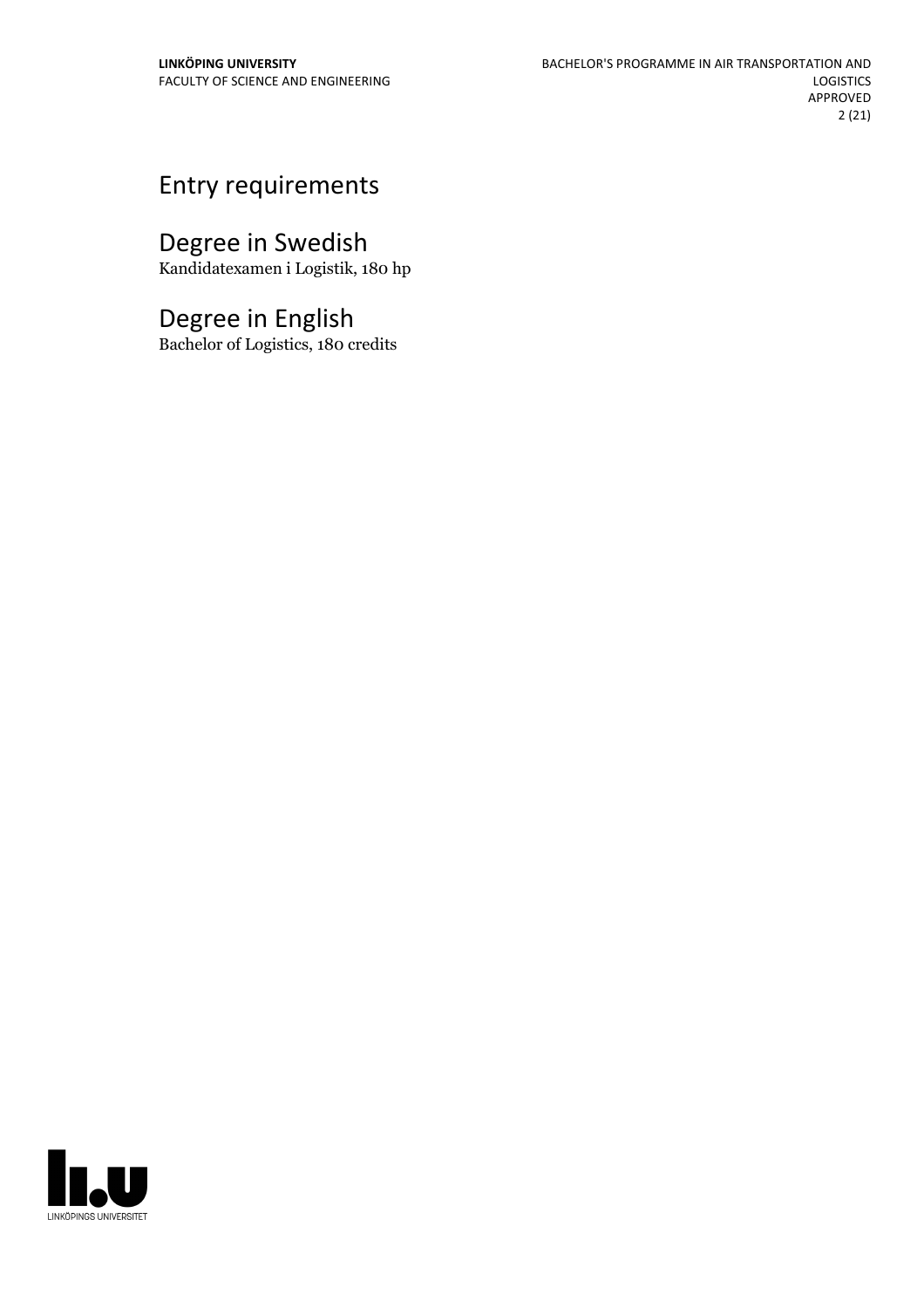## **Curriculum**

## **Semester 1 (Autumn 2019)**

| Course<br>code | Course name                                  | <b>Credits</b> | Level | <b>Timetable</b><br>module | <b>ECV</b> |
|----------------|----------------------------------------------|----------------|-------|----------------------------|------------|
| Period 0       |                                              |                |       |                            |            |
| TNFL01         | Air Traffic and Air Transportation           | $6*$           | G1X   |                            | C          |
| TNSL01         | <b>Mathematics</b>                           | $12*$          | G1X   |                            | C          |
| TNSL03         | Logistics Project                            | $6*$           | G1X   |                            | C          |
| Period 1       |                                              |                |       |                            |            |
| TNFL01         | Air Traffic and Air Transportation           | $6*$           | G1X   |                            | C          |
| TNSL01         | <b>Mathematics</b>                           | $12*$          | G1X   | ٠                          | C          |
| TNSL03         | Logistics Project                            | $6*$           | G1X   |                            | C          |
| Period 2       |                                              |                |       |                            |            |
| TEAE07         | Legislation Issues in Avionics and Logistics | 6              | G1X   | 4                          | C          |
| TNSL01         | <b>Mathematics</b>                           | $12*$          | G1X   | ٠                          | C          |
| TNSL03         | Logistics Project                            | $6*$           | G1X   |                            | C          |

## **Semester 2 (Spring 2020)**

| Course<br>code | Course name                                 | <b>Credits</b> | Level            | Timetable<br>module | <b>ECV</b> |
|----------------|---------------------------------------------|----------------|------------------|---------------------|------------|
| Period 1       |                                             |                |                  |                     |            |
| TEIE53         | Industrial Economics                        | 6              | G1X              | 1                   |            |
| TNIU66         | <b>Statistics and Probability</b>           | 6              | G1X              | 4                   |            |
| TNSL22         | English for Logisticians                    | $6*$           | G1X              | 3                   |            |
| Period 2       |                                             |                |                  |                     |            |
| TNSL21         | <b>Geographical Information Systems</b>     | 6              | G1X              | $\mathcal{P}$       |            |
| TNSL22         | English for Logisticians                    | $6*$           | G1X              | 3                   | C          |
| TNSL24         | Programming Basics for Logistics Algorithms | 6              | G <sub>1</sub> X | 1                   |            |

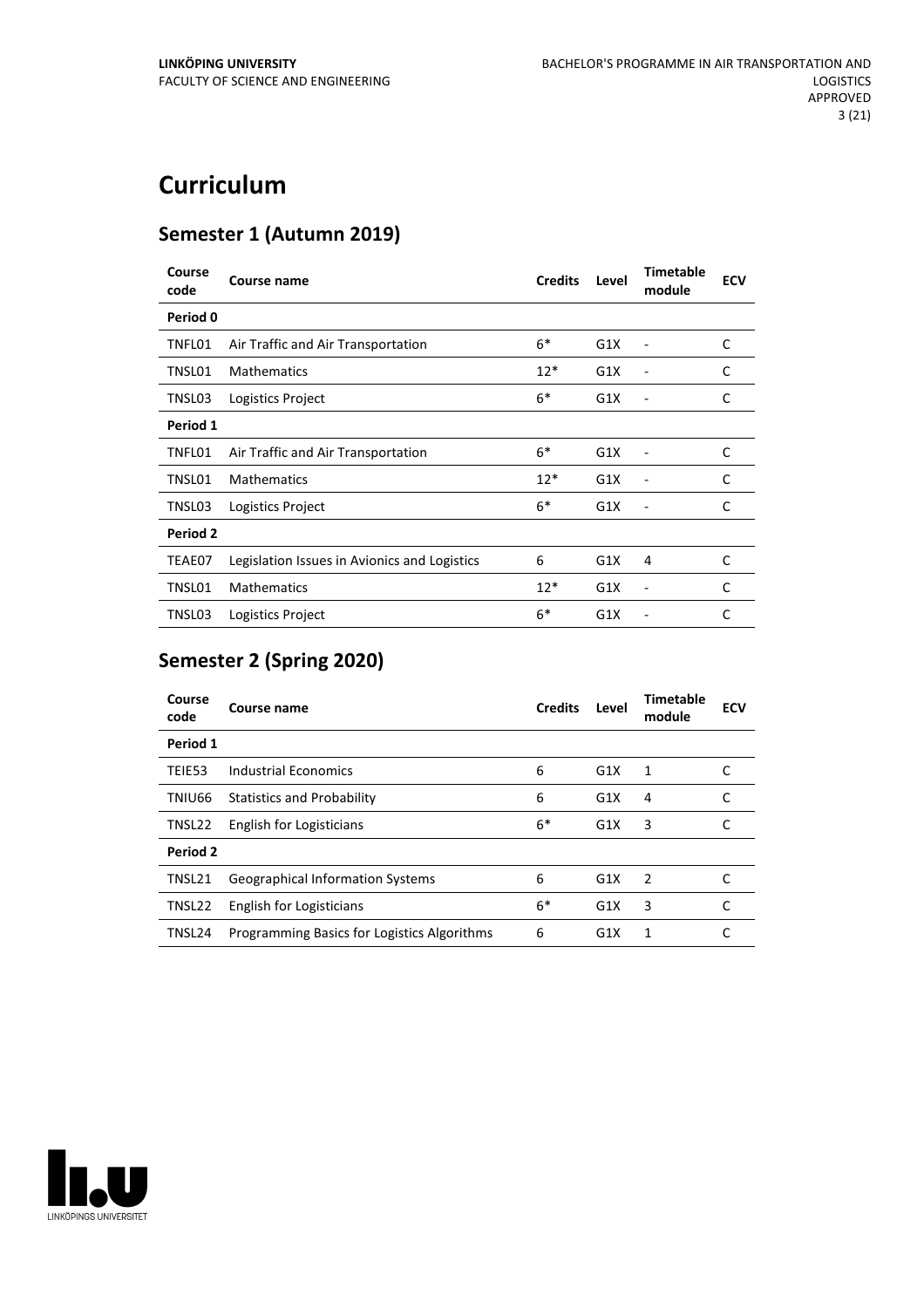## **Semester 3 (Autumn 2020)**

| Course<br>code | Course name                             | <b>Credits</b> | Level | <b>Timetable</b><br>module | <b>ECV</b> |
|----------------|-----------------------------------------|----------------|-------|----------------------------|------------|
| Period 1       |                                         |                |       |                            |            |
| TNIU75         | Linear Algebra                          | 6              | G1X   | 1                          | C          |
| TNSL08         | <b>Production and Distribution</b>      | $6*$           | G2X   | $\overline{2}$             | C          |
| TNSL20         | <b>Basic Logistics Algorithms</b>       | 6              | G2X   | 3                          | C          |
| Period 2       |                                         |                |       |                            |            |
| TNSL05         | Optimization, Modeling and Planning     | 6              | G2X   | 1                          | C          |
| TNSL08         | <b>Production and Distribution</b>      | $6*$           | G2X   | 3                          | C          |
| TEAE11         | Intellectual Property Rights            | 6              | G1X   | 2                          | Ε          |
| TEIE83         | <b>Cost Benefit Analysis</b>            | 6              | G1X   | $\overline{2}$             | E          |
| TEIO29         | Leadership and Organisation             | 6              | G1X   | $\overline{2}$             | Ε          |
| TMQU08         | <b>Quality and Business Development</b> | 6              | G2X   | 2                          | Ε          |

## **Semester 4 (Spring 2021)**

| Course<br>code  | Course name                                 | <b>Credits</b> | Level | <b>Timetable</b><br>module | <b>ECV</b> |
|-----------------|---------------------------------------------|----------------|-------|----------------------------|------------|
| Period 1        |                                             |                |       |                            |            |
| TNSL07          | Simulation of Logistics Systems             | 6              | G2X   | $\mathbf{1}$               | C          |
| TNSL23          | Logistics and Profit Analysis               | 6              | G2X   | 4                          | C          |
| TKMJ24          | <b>Environmental Engineering</b>            | 6              | G1X   | $\overline{2}$             | Ε          |
| TNSL16          | Traffic Infrastructure, Safety and Planning | $6*$           | G1X   | 3                          | E          |
| <b>Period 2</b> |                                             |                |       |                            |            |
| TNFL07          | Logistics of Airline Companies              | 6              | G2X   | 4                          | C          |
| TEAE14          | Market Communication and Analysis           | 6              | G1X   | 3                          | E          |
| TNSL09          | <b>Health Care Logistics</b>                | 6              | G2X   | 1                          | E          |
| TNSL16          | Traffic Infrastructure, Safety and Planning | $6*$           | G1X   | 3                          | E          |
| TNSL18          | <b>Decision Models</b>                      | 6              | G2X   | $\overline{2}$             | E          |
| TPTE06          | <b>Industrial Placement</b>                 | 6              | G1X   |                            | v          |

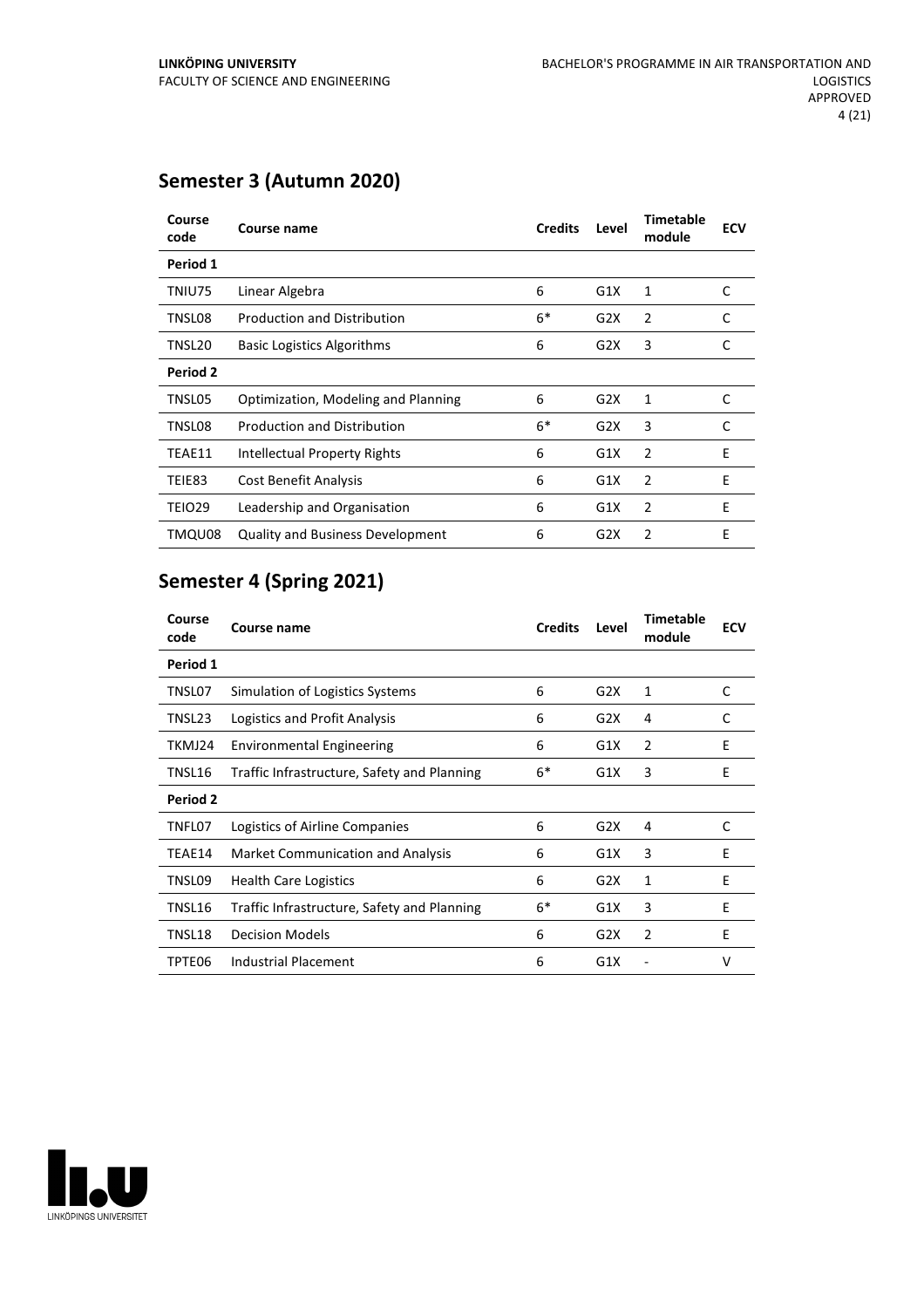| Course<br>code  | Course name                                                     | <b>Credits</b> | Level | <b>Timetable</b><br>module | <b>ECV</b> |
|-----------------|-----------------------------------------------------------------|----------------|-------|----------------------------|------------|
| Period 1        |                                                                 |                |       |                            |            |
| TNFL06          | <b>Airport Planning</b>                                         | 6              | G2X   | $\overline{2}$             | C          |
| TNSL19          | Logistics Project - continuation course                         | $6*$           | G2X   | 1                          | C          |
| TEIE84          | Industrial Economics, Continued Course                          | 6              | G1X   | 4                          | E          |
| TNSL06          | Logistics and Engineering                                       | 6              | G1X   | 4                          | E          |
| TNSL17          | <b>Optimization in Logistics</b>                                | 6              | G2X   | 3                          | E          |
| <b>Period 2</b> |                                                                 |                |       |                            |            |
| TNSL15          | Logistics and Sustainable Development                           | 6              | G2X   | 3                          | C          |
| TNSL19          | Logistics Project - continuation course                         | $6*$           | G2X   | 1                          | C          |
| TEAE11          | <b>Intellectual Property Rights</b>                             | 6              | G1X   | 2                          | E          |
| TEIE83          | Cost Benefit Analysis                                           | 6              | G1X   | $\overline{2}$             | E          |
| <b>TEIO29</b>   | Leadership and Organisation                                     | 6              | G1X   | 2                          | E          |
| TMQU08          | Quality and Business Development                                | 6              | G2X   | $\overline{2}$             | E          |
| <b>TNK098</b>   | Planning of Public Transportation and Railway<br><b>Traffic</b> | 6              | A1X   | 4                          | E          |

## **Semester 5 (Autumn 2021)**

## **Semester 6 (Spring 2022)**

| Course<br>code | Course name                         | <b>Credits</b> | Level            | <b>Timetable</b><br>module | <b>ECV</b> |
|----------------|-------------------------------------|----------------|------------------|----------------------------|------------|
| Period 1       |                                     |                |                  |                            |            |
| TNFL10         | Air Traffic Management              | 6              | G2X              | 1                          | C          |
| <b>TNG042</b>  | Scientific Methodology in Logistics | 2              | G2X              | 4                          |            |
| TKMJ24         | <b>Environmental Engineering</b>    | 6              | G1X              | 2                          | E          |
| TNIU23         | Calculus in One Variable II         | 6              | G1X              | $\overline{2}$             | E          |
| TNSL13         | Planning for Rescue Systems         | 6              | G2X              | 3                          | E          |
| TNSL14         | Logistics Case                      | 6              | G2X              | 2                          | E          |
| Period 2       |                                     |                |                  |                            |            |
| TQXX10         | Degree project - Bachelor's Thesis  | 16             | G <sub>2</sub> X |                            |            |

ECV = Elective / Compulsory /Voluntary

\*The course is divided into several semesters and/or periods

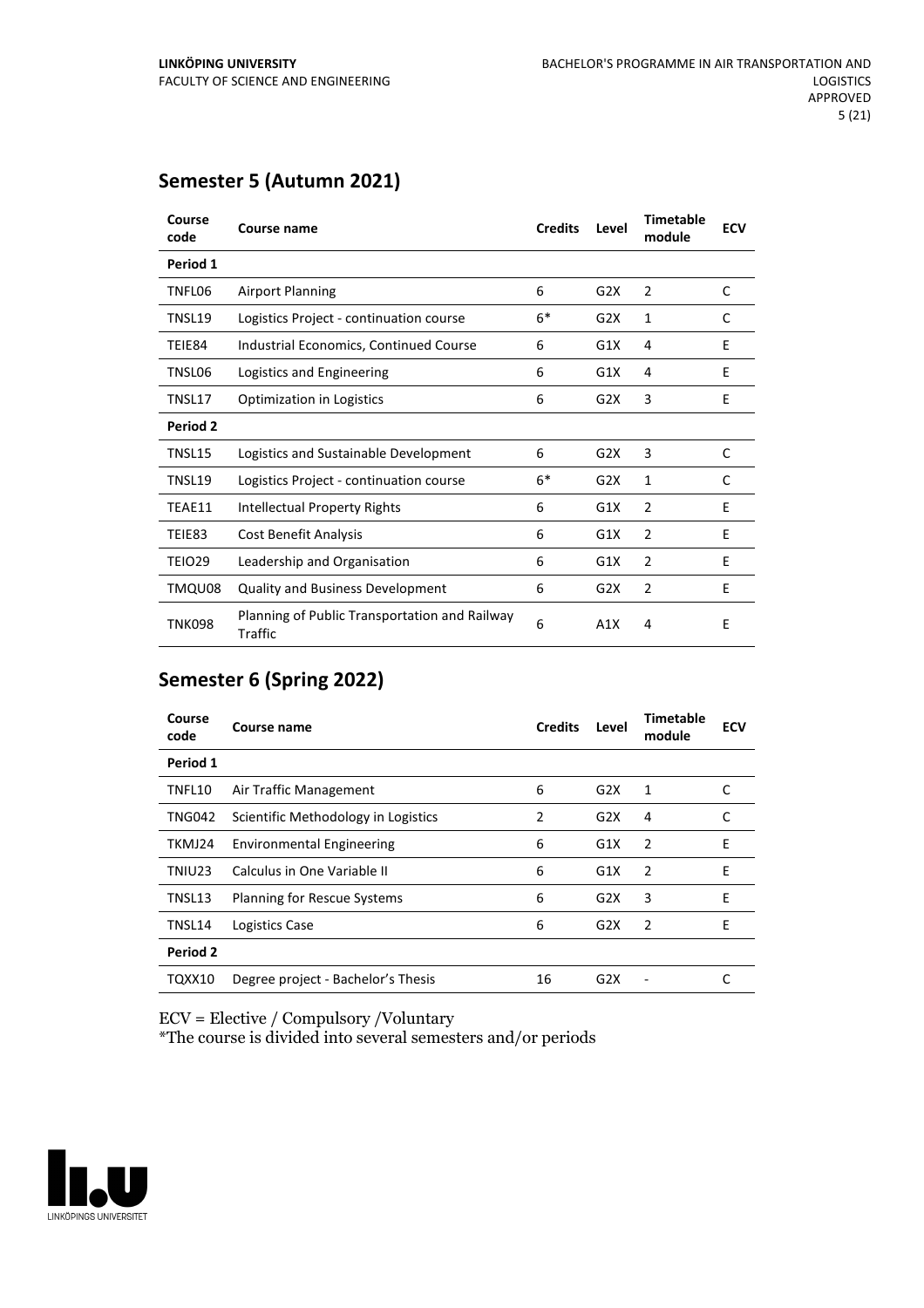## **Common rules**

## **Structure and organisation of study programmes**

The contents and design of the programmes are to be continuously revised such that new knowledge is integrated into courses and specialisations. Within one programme, several study specialisations or profiles may be available. The identities of the study specialisations or profiles and the regulations governing how these may be selected are given in the syllabus and curriculum for the particular field of study and programmes.

The structure and organisation of the programmes are to follow specified criteria that are summarised in the syllabus for each programme.

- 
- The syllabus defines the aims of the study programme.<br>• The curriculum, which constitutes one part of the syllabus for the field of study, gives details of the terms in which the various courses have been
- The course syllabus specifies, among other things, the aim and contents of the course, and the prior knowledge that a student must have in order to be able to benefit from the course.

## **Qualification requirements**

The qualification requirements specified in the Higher Education Ordinance 2007 apply to students admitted after 1 July 2007. A student who has completed components of a programme after 1 July 2007 has the right to be assessed with respect to the qualification requirements specified by the Higher Education Ordinance 2007. In addition, local regulations laid down by the faculty boards and university board apply, see

http://styrdokument.liu.se/Regelsamling/Innehall/Utbildning\_pa\_grund- \_och\_avancerad\_niva/Examina.

Higher Education Act Chapter 1, Section 8:

First-cycle courses and study programmes are to develop:

- the ability to make independent and critical assessments
- the ability to identify, formulate and solve problems autonomously, and
- $\bullet$  the preparedness to deal with changes in working life.

In addition to knowledge and skills in their field of study, students shall develop the ability to:

- gather and interpret information at a scholarly level
- stay abreast of the development of knowledge, and
- communicate their knowledge to others, including those who lack specialist knowledge in the field.

## **Qualifications within a study programme**

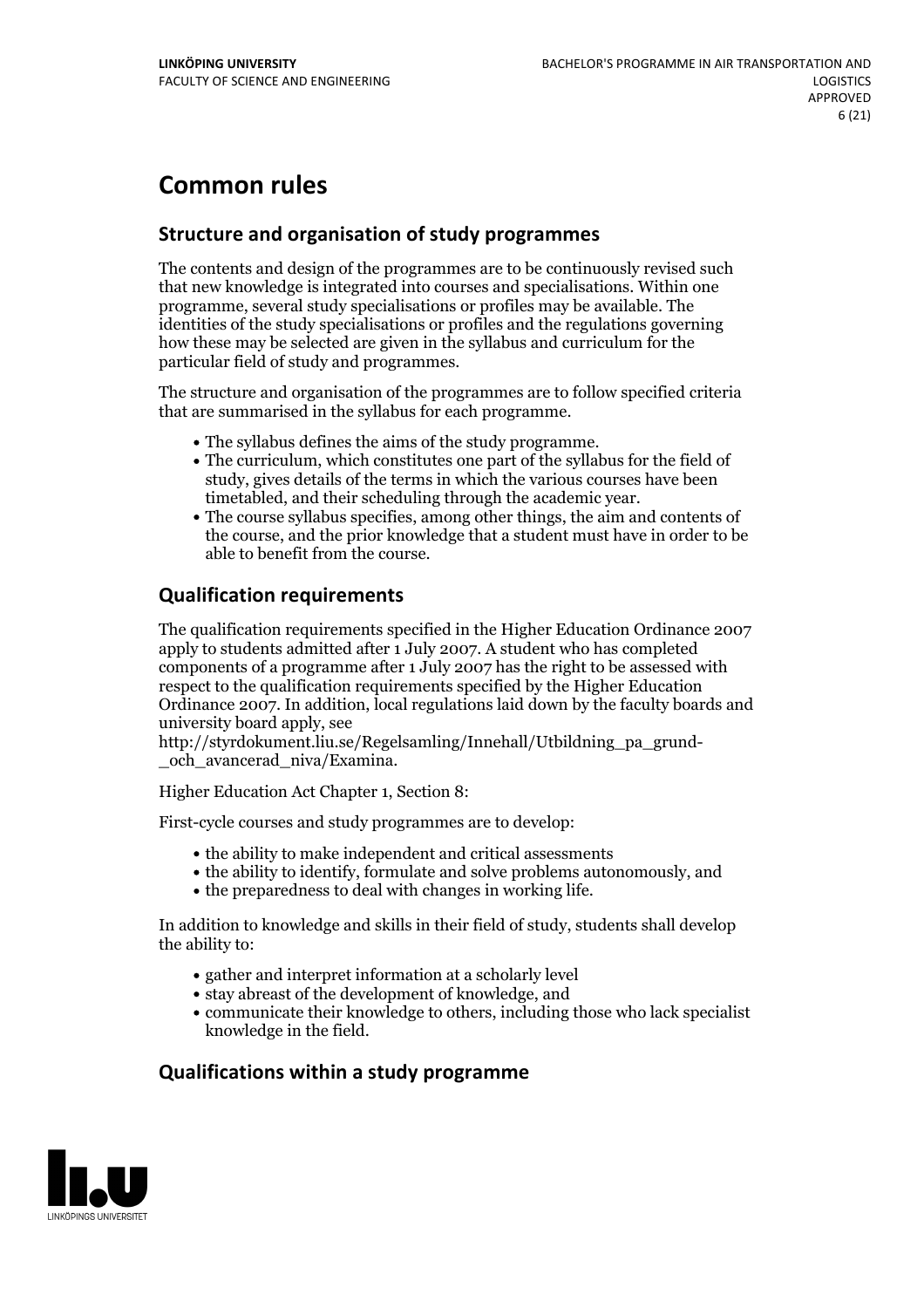Qualification requirements that are specific to a study programme are given in the syllabus for that programme.

## **Matriculation and postponement of matriculation**

A person who has been accepted for a study programme is to start their studies (matriculate) in the term that is specified in the decision about admission. The date and location of the compulsory matriculation procedure will be communicated to those admitted to the first term of the programme.

At any one admission occasion, it is possible to be admitted to only one place on a study programme. A student who has been granted a place on a study programme and who is offered and accepts a place on another study programme during a supplementary round of admission will lose the place offered for the first study programme.

Regulations concerning postponement of matriculation have been laid down in the admission regulations for Linköping University, http://styrdokument.liu.se/Regelsamling/VisaBeslut/622645.

A person who has been granted postponement must present to the admitting authority, before the term in which the studies are to be started and before the date of application, a renewed registration for the programme and a copy of the decision granting postponement.

## **Admission to a later part of a programme**

Admission to a part of a study programme is used here to refer to admission with the purpose of completing the programme and taking a degree. Admission to a later part of a programme may take place only if sufficient resources and space on the programme are available. Furthermore, the applicant must satisfy the entry requirements for the relevant term of the programme, as specified in http://styrdokument.liu.se/Regelsamling/Innehall/Utbildning\_pa\_grund- \_och\_avancerad\_niva/Tekniska\_fakulteten.

## **Interruption in studies**

Notification of an interruption in studies is to be made through the Student Portal. If such <sup>a</sup> notification is not made and if the student does not register for the first term during which the interruption is to take place, the interruption will be considered to be a withdrawal. An interruption in studies must cover a complete term, and notification of interruptions can be given for a maximum of two consecutive terms. Notification of resumption of studies is to take place at the term registration for the term that follows the interruption. If the student does not register at the term registration, this will be regarded as withdrawal from studies.

A student who is taking an interruption in studies may during this period retake examinations if he or she has re-registered for the most recent study term of the programme. A student who wishes to take another course during the interruption in studies must apply for this separately. The student is responsible that

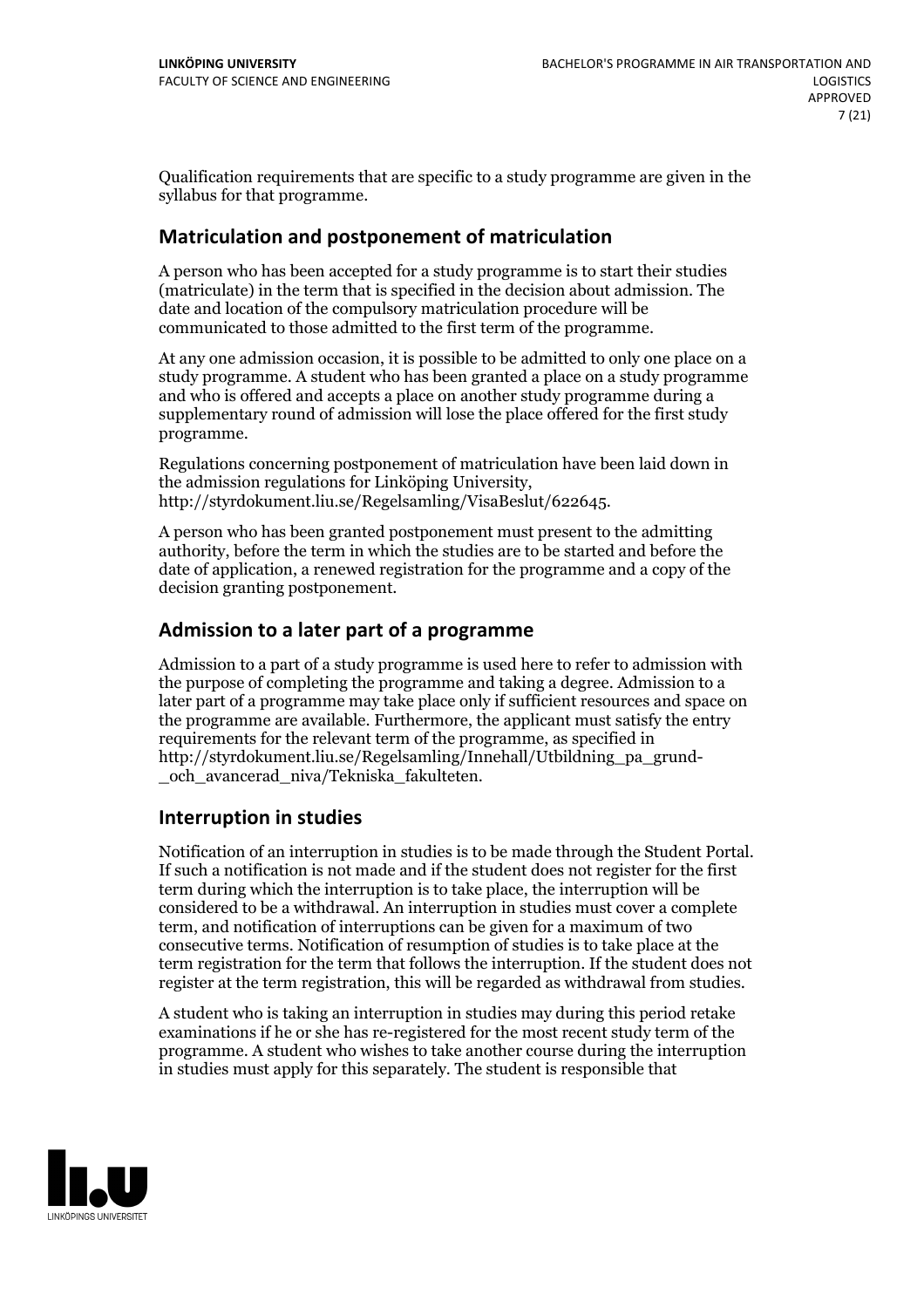registration for courses is carried outat the correct times in preparation for the resumption of studies.

## **Withdrawal from a study programme**

A student who wishes to withdraw from a study programme must notify the study guidance counsellor. A student who leaves the studies without giving notification of an interruption in study and who fails to register for the immediately subsequent term is considered to have withdrawn. A student who has withdrawn may return to the study programme if a vacancy is available that is not required for students returning after an interruption in study, and notrequired for students who are changing their location of study and/or study programme.

## **Courses within a study programme**

The curriculum for the various years of a study programme specify which courses are compulsory (o), elective (v) and voluntary (f). If a student wishes to study a different combination than the one specified in the curriculum, an application must be made to the board of studies.

## **Voluntarycourses**

The course specified as voluntary (labelled with "f") in the programme syllabus are assessed solely as voluntary courses, and credits from these may not contribute to the requirements for a degree.

## **Courses from another study programme**

Courses that are elective courses in another study programme may be included as elective courses in a degree, if the board of studies so decides. If such a decision is not taken, such courses are regarded as voluntary courses.

When selecting a course from another programme, the admission requirements specified in the course syllabus must be satisfied.

Admission is granted to the extent that resources allow, provided that places are available on the course.

## **Students taking a master's programme in engineering**

Students taking a master's programme in engineering can take courses given in Term 7 and later terms of the programme from all engineering master's programmes. Admission to courses at advanced level requires the possession of at least 150 credits within the programme to which the student has been admitted.

## **Students taking a Bachelor of Science (Engineering)**

Student taking Bachelor of Science (Engineering) degrees may take courses specified in the programme syllabuses of all Bachelor of Science (Engineering) programmes.

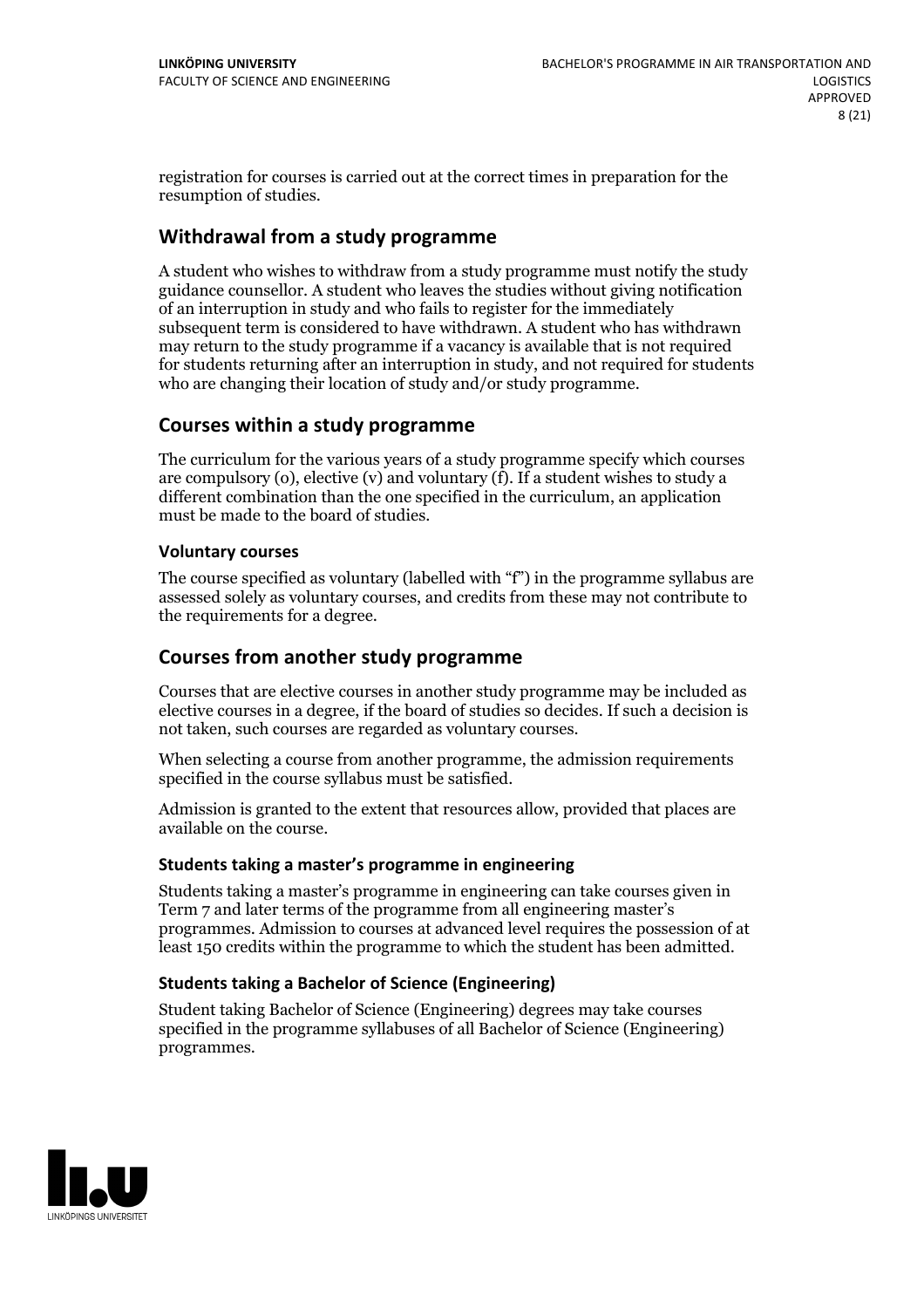## **Students taking a Bachelor of Science**

Student taking Bachelor of Science degrees may take courses specified in the programme syllabuses of all Bachelor of Science programmes.

## **Third-cycle courses**

The credits from third-cycle courses may be included as elective courses in a degree, if the board of studies so decides. If such a decision is not taken, such courses are regarded as voluntary courses.

## **Students taking a master's programme in engineering**

It is possible for students taking master's programmes in engineering to take certain third-cycle courses. It is, however, required in this case that the student has achieved master's level (i.e. year 4 or 5 of the study programme). Information can be obtained from the relevant director of advanced studies.

#### **Students on Master's programmes**

It is possible for students taking master's programmes to take certain third-cycle courses. Information can be obtained from the relevant director of advanced studies.

## **Registration for programme courses**

Registration for courses that are given as part of a study programme must be made during the specified period, which has been preliminarily set to 1-10 April for the autumn term, and 1-10 October for the spring term. Information about course registration is published on a webpage, sent to students by email, and disseminated at scheduled information meetings.

## **Registration for programme courses as single-subject courses**

Admission to a programme course as a single-subject subject course may take place only if sufficient resources and space on the course are available. Furthermore, the applicant must satisfy the entry requirements for the relevant course.

In the event of a scarcity of resources, the board of LiTH can decide to limit the possibilities of taking courses that are part of a programme as freestanding courses.

## **Timetabling**

Courses are timetabled after a decision has been made concerning the assignment of the course to a timetable module. A central timetable is not drawn up for courses with fewer than five participants. Most project courses do not have a central timetable.

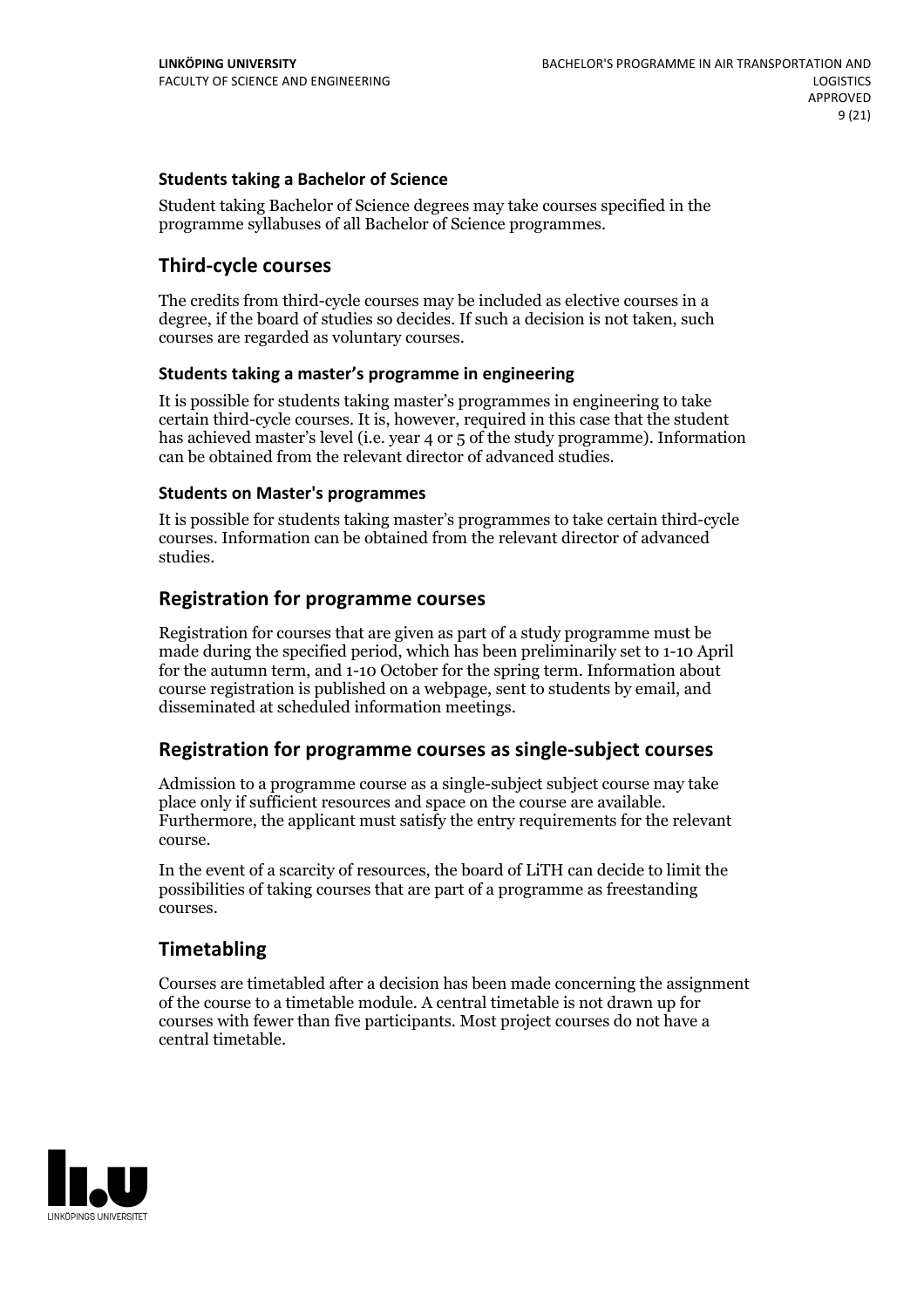## **Study planning**

Students who require support in planning their continued studies can contact the study guidance counsellor of the programme. Study planning involves the student and the study guidance counsellor together drawing up an individual plan for studies during the subsequent term. The individual plan may allow the student to deviate from the general curriculum.

Completed first-cycle courses are a precondition for successful studies at more advanced levels. For this reason, study planning is based on giving priority to courses from earlier years of study that have not been completed. If further capacity is available, new courses may be taken.

Study planning takes place on a regular basis if the student:

- does not satisfy the requirements for progression to later terms. In order for a student to be able to participate in courses from later years in such cases, a decision of exemption is required.<br>
• does not satisfy the requirements for starting a degree project.
- 

Other situations in which study planning may be required:

- A student has fallen behind during the early part of a study programme and has failed to complete several courses.<br>• A student has not satisfied the entry requirements for a degree project
- 
- before term 6 of an engineering degree.<br>• A student has applied for admission to a later part of a programme.<br>• Studies have been carried out abroad.<br>• A study programme is to be resumed after an interruption.
- 
- 

In these cases the study guidance counsellor supports the student in planning the continued studies, also in situations in which the student can register for the relevant courses without the need for a special decision for the continued studies.

## **Part of education abroad**

Students can exchange study at LiTH for study at an institute of higher education abroad, and/or work on a degree project abroad.

In the event that study (courses) at LiTH are exchanged for study abroad, the relevant board of studies (faculty programme director) is responsible for a decision about an individual study plan, which is to be drawn up in advance, and about the final course approval and its inclusion in the qualification requirements. For this reason, students who plan to participate in an exchange should contact the faculty programme director (or equivalent) at the Dean's Office ofthe Institute of Technology.

Regulations for entry requirements, ranking and nomination for study abroad through LiTH's exchange agreements and for the compulsory study abroad period within Ii (Industrial Engineering and Management – International) and Yi (Applied Physics and Electrical Engineering – International) can be found at:

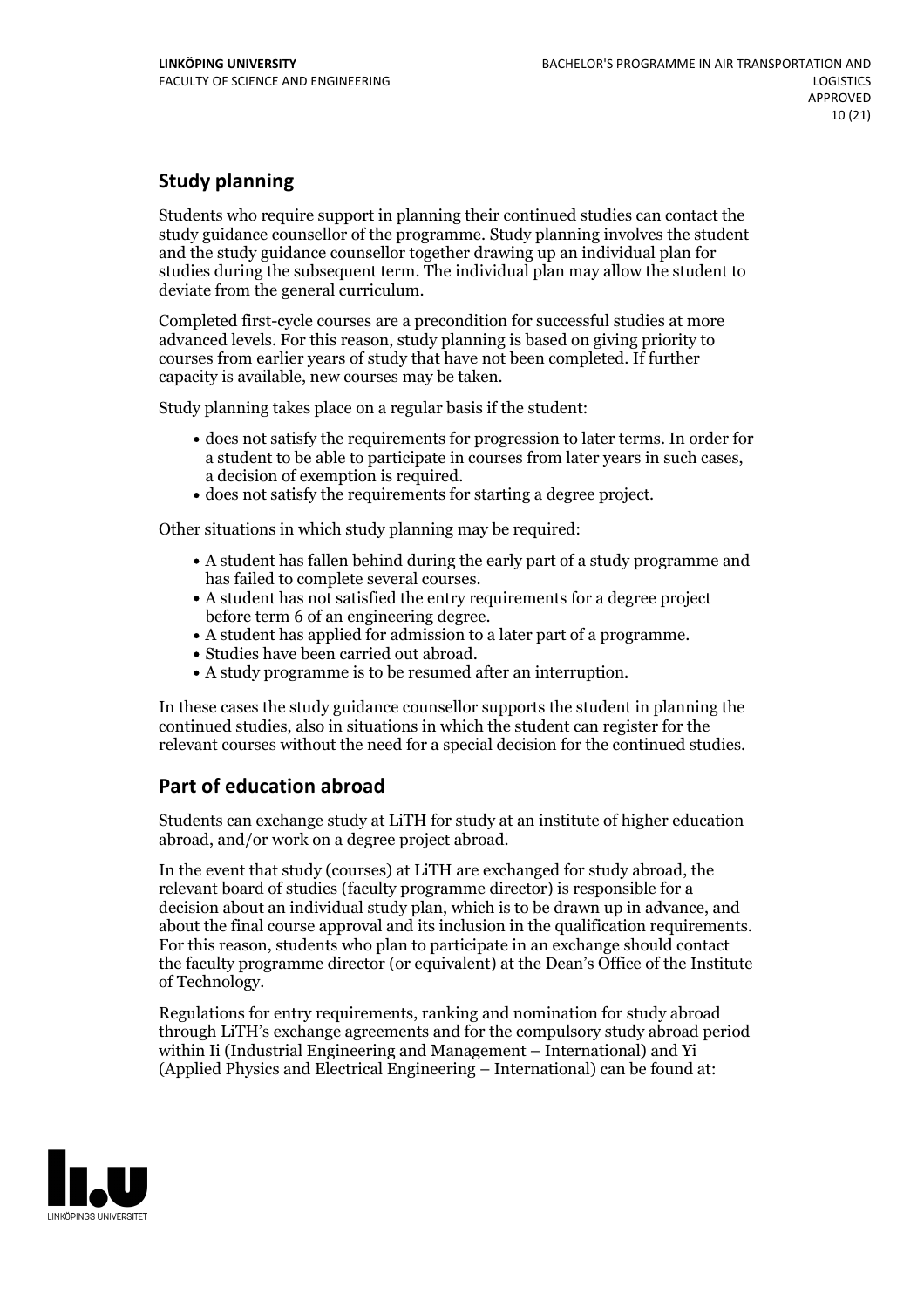http://styrdokument.liu.se/Regelsamling/Innehall/Utbildning\_pa\_grund- \_och\_avancerad\_niva/Tekniska\_fakulteten.

## **Course syllabus**

A syllabus has been established for each course. The syllabus specifies the aim and contents of the course, and the prior knowledge that a student must have in order to be able to benefit from the course.

## **Timetabling**

Courses are timetabled after a decision has been made for this course concerning its assignment to a timetable module. A central timetable is not drawn up for courses with fewer than five participants. Most project courses do not have a central timetable.

## **Interrupting a course**

The vice-chancellor's decision concerning regulations for registration, deregistration and reporting results (Dnr LiU-2015-01241) states that interruptions in study are to be recorded in Ladok. Thus, all students who do not participate in a course for which they have registered must record the interruption, such that the registration on the course can be removed. Deregistration from <sup>a</sup> course is carried outusing <sup>a</sup> web-based form: www.lith.liu.se/for-studenter/kurskomplettering?l=sv.

## **Cancelled courses**

Courses with few participants (fewer than 10) may be cancelled or organised in a manner that differs from that stated in the course syllabus. The board of studies is to deliberate and decide whether a course is to be cancelled orchanged from the course syllabus.

## **Regulations relatingto examinations and examiners**

Details are given in a decision in the university's rule book: http://styrdokument.liu.se/Regelsamling/VisaBeslut/622678.

## **Forms of examination**

## **Examination**

Written and oral examinations are held at least three times a year: once immediately after the end of the course, once in August, and once (usually) in one of the re-examination periods. Examinations held at other times are to follow a decision of the board of studies.

Principles for examination scheduling for courses that follow the study periods:

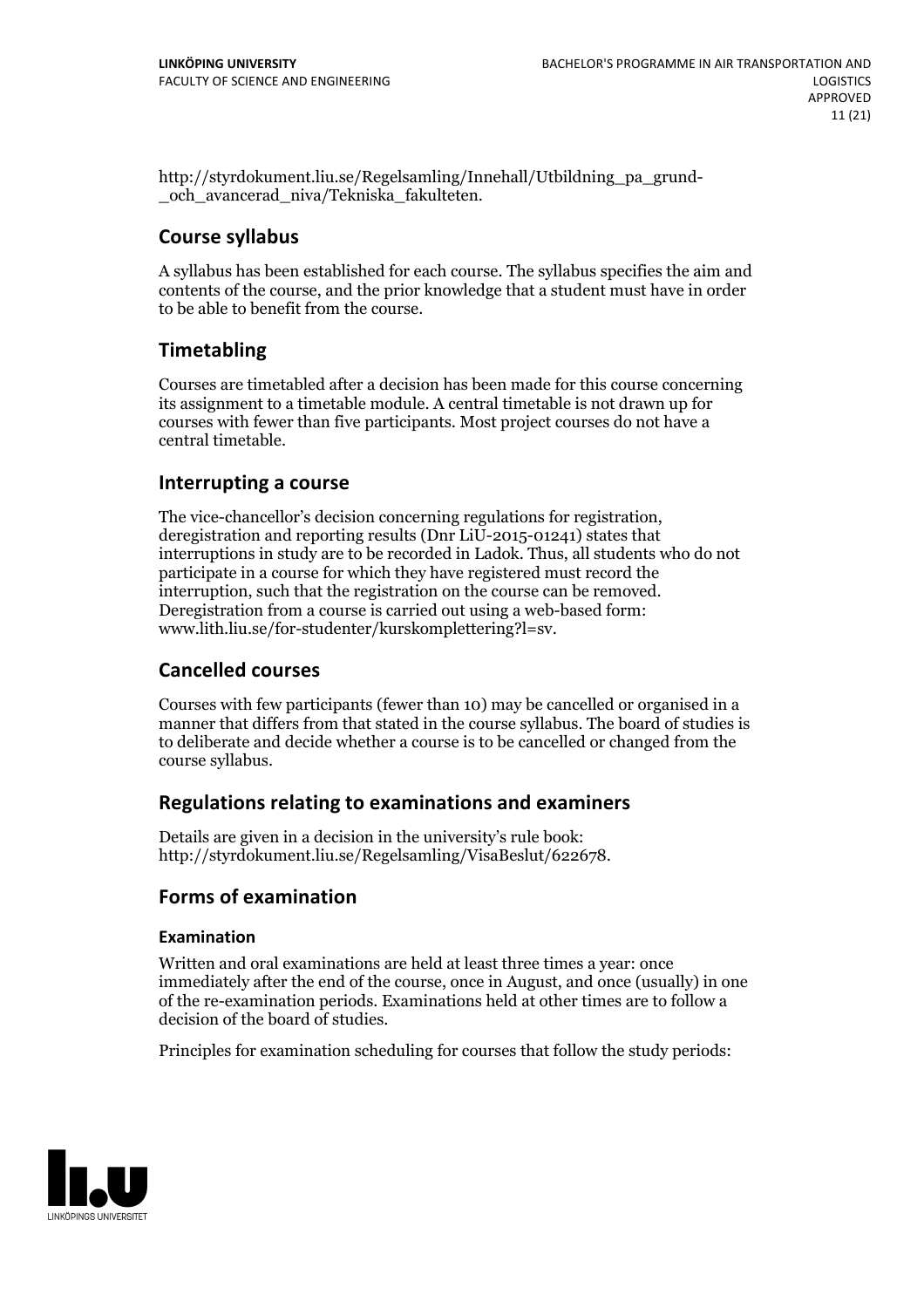- courses given in VT1 are examined for the first time in March, with re-examination in June and August
- courses given in VT2 are examined for the first time in May, with re-examination in August and October
- courses given in HT1 are examined for the first time in October, with re-examination in January and August
- courses given in HT2 are examined for the first time in January, with re-examination at Easter and in August.

The examination schedule is based on the structure of timetable modules, but there may be deviations from this, mainly in the case of courses that are studied and examined for several programmes and in lower grades (i.e. 1 and 2).

- Examinations for courses that the board of studies has decided are to be held in alternate years are held only three times during the year in which
- the course is given.<br>• Examinations for courses that are cancelled or rescheduled such that they are not given in one or several years are held three times during the year that immediately follows the course, with examination scheduling that corresponds to the scheduling that was in force before the course was cancelled or rescheduled.<br>• If teaching is no longer given for a course, three examination occurrences
- are held during the immediately subsequent year, while examinations are at the same time held for any replacement course that is given, or alternatively in association with other re-examination opportunities. Furthermore, an examination is held on one further occasion during the next subsequent
- year, unless the board of studies determines otherwise.<br>If a course is given during several periods of the year (for programmes, or on different occasions for different programmes) the board orboards of studies determine together the scheduling and frequency of re-examination occasions.

## **Registration for examination**

In order to take an examination, a student must register in advance at the Student Portal during the registration period, which opens 30 days before the date of the examination and closes 10 days before it. Candidates are informed of the location of the examination by email, four days in advance. Students who have not registered for an examination run the risk of being refused admittance to the examination, if space is not available.

Symbols used in the examination registration system:

- \*\* denotes that the examination is being given for the penultimate time.
- \* denotes that the examination is being given for the last time.

#### **Code of conduct for students during examinations**

Details are given in a decision in the university's rule book: http://styrdokument.liu.se/Regelsamling/VisaBeslut/622682.

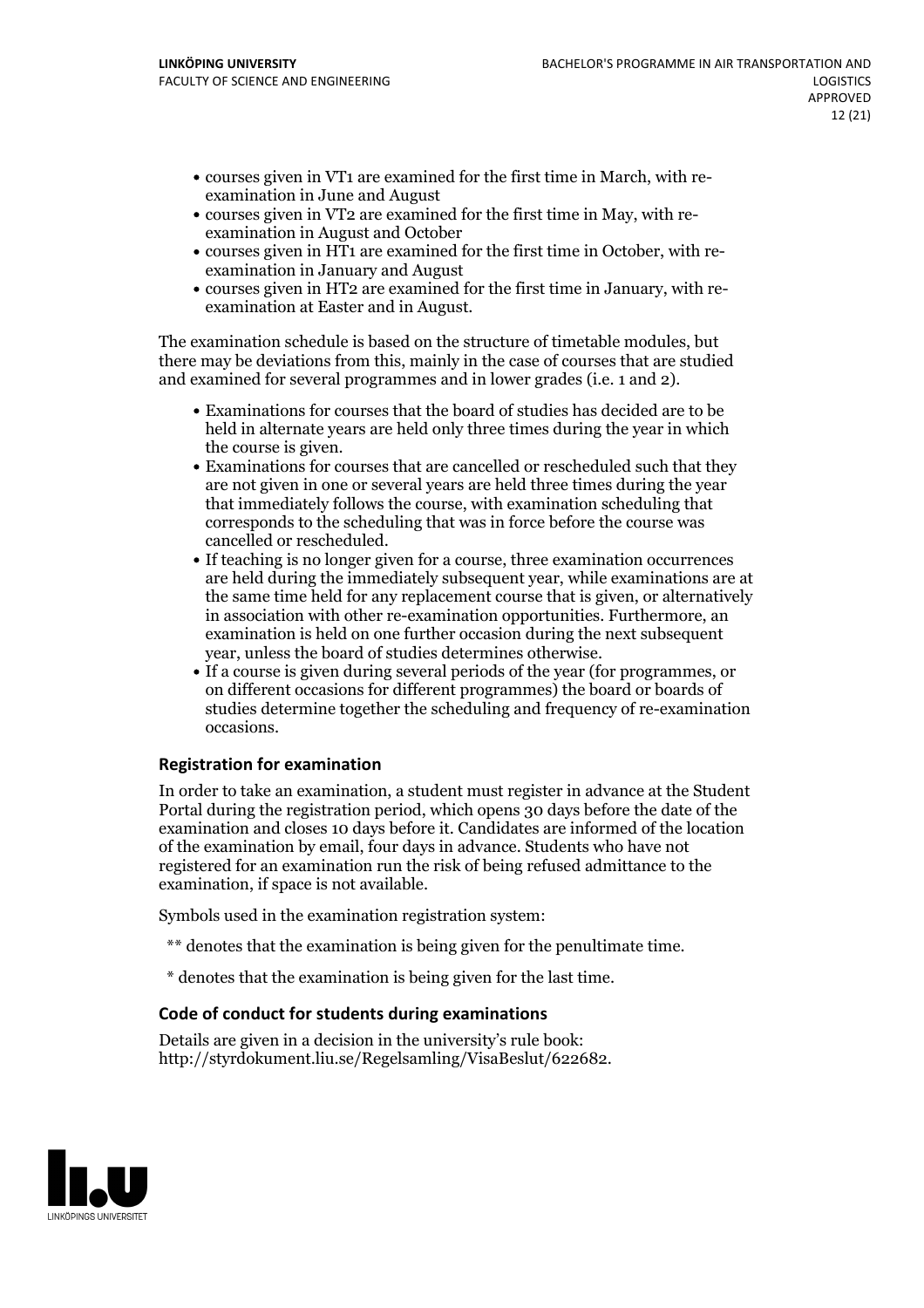## **Retakes for higher grade**

Students at the Institute of Technology at LiU have the right to retake written examinations and computer-based examinations in an attempt to achieve a higher grade. This is valid for all examination components with code "TEN" and "DAT". The same right may not be exercised for other examination components, unless otherwise specified in the course syllabus.

#### **Retakes of other forms of examination**

Regulations concerning retakes of other forms of examination than written examinations and computer-based examinations are given in the LiU regulations for examinations and examiners, http://styrdokument.liu.se/Regelsamling/VisaBeslut/622678.

#### **Plagiarism**

For examinations that involve the writing of reports, in cases in which it can be assumed that the student has had access to other sources (such as during project work, writing essays, etc.), the material submitted must be prepared in accordance with principles for acceptable practice when referring to sources (references or quotations for which the source is specified) when the text, images, ideas, data, etc. of other people are used. It is also to be made clear whether the author has reused his or her own text, images, ideas, data, etc. from previous examinations.

A failure to specify such sources may be regarded as attempted deception during examination.

#### **Attempts to cheat**

In the event of <sup>a</sup> suspected attempt by <sup>a</sup> student to cheat during an examination, or when study performance is to be assessed as specified in Chapter <sup>10</sup> of the Higher Education Ordinance, the examiner is to report this to the disciplinary board of the university. Possible consequences for the student are suspension from study and a formal warning. More information is available at https://www.student.liu.se/studenttjanster/lagar-regler-rattigheter?l=sv.

#### **Grades**

The grades that are preferably to be used are Fail (U), Pass (3), Pass not without distinction  $(4)$  and Pass with distinction  $(5)$ . Courses under the auspices of the faculty board of the Faculty of Science and Engineering (Institute of Technology) are to be given special attention in this regard.

- 1. Grades U, 3, 4, 5 are to be awarded for courses that have written
- examinations. 2. Grades Fail (U) and Pass (G) may be awarded for courses with <sup>a</sup> large degree of practical components such as laboratory work, project work and group work.

#### **Examination components**

1. Grades U, 3, 4, 5 are to be awarded for written examinations (TEN).

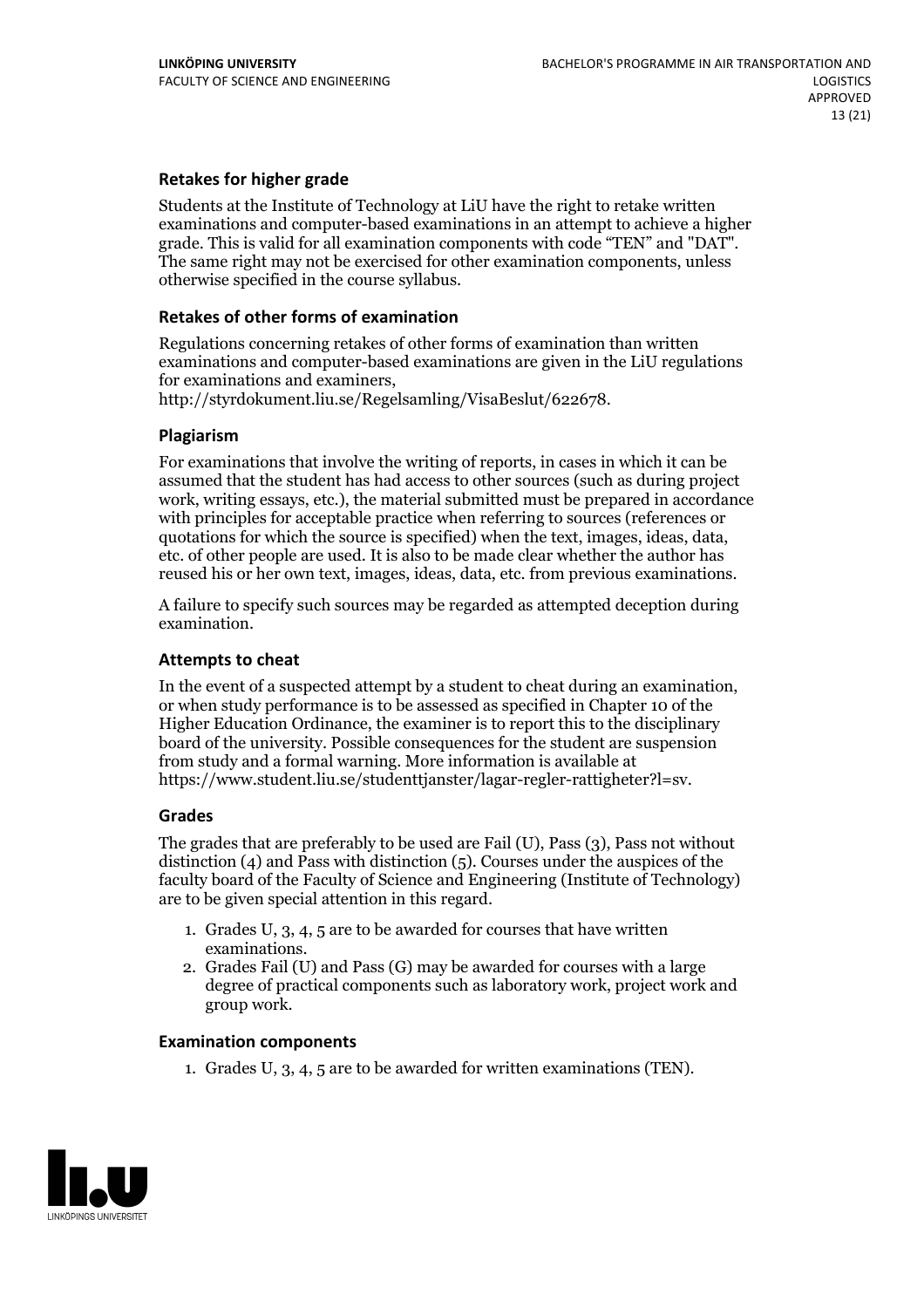- 2. Grades Fail (U) and Pass (G) are to be used for undergraduate projects and other independent work. 3. Examination components for which the grades Fail (U) and Pass (G) may be
- awarded are laboratory work (LAB), project work (PRA), preparatory written examination (KTR), oral examination (MUN), computer-based examination (DAT), home assignment (HEM), and assignment (UPG). 4. Students receive grades either Fail (U) or Pass (G) for other examination
- components in which the examination criteria are satisfied principally through active attendance such as other examination (ANN), tutorial group (BAS) or examination item (MOM).

The examination results for a student are reported at the relevant department.

## **Regulations (applyto LiU in its entirety)**

The university is a government agency whose operations are regulated by legislation and ordinances, which include the Higher Education Act and the Higher Education Ordinance. In addition to legislation and ordinances, operations are subject to several policy documents. The Linköping University rule book collects currently valid decisions of a regulatory nature taken by the university board, the vice-chancellor and faculty/department boards.

LiU's rule book for education at first-cycle and second-cycle levels is available at http://styrdokument.liu.se/Regelsamling/Innehall/Utbildning\_pa\_grund- \_och\_avancerad\_niva.

## **Degree projects for Bachelor of Science in Engineering, Bachelor ofScience (Technology), Bachelor ofScience, Bachelor of Arts, and Bachelor without prefix**

General provisions for the degree project are given here. The appropriate board of studies can provide further, programme-specific regulations, which are given in the programme syllabus and/or the course syllabus for the degree project. Information and links to course syllabuses, registration, reflection documents, etc. can be found at www.lith.liu.se/examensarbete/examensarbete?l=sv.

## **General provisions**

To be awarded the degree of Bachelor of Science in Engineering, Bachelor of Science (Technology), Bachelor of Science, Bachelor of Arts or Bachelor without prefix it is required that the student has completed a degree project and achieved the Pass grade for it. The components of the degree project are described in the relevant course syllabus.

## **Aim**

The aim of the degree project is described in the relevant course syllabus, www.lith.liu.se/examensarbete/examensarbete?l=sv. Links to the course syllabuses are found under the heading "Utbildningar" ("Högskoleingenjörsutbildning" or "Kandidatutbildning").

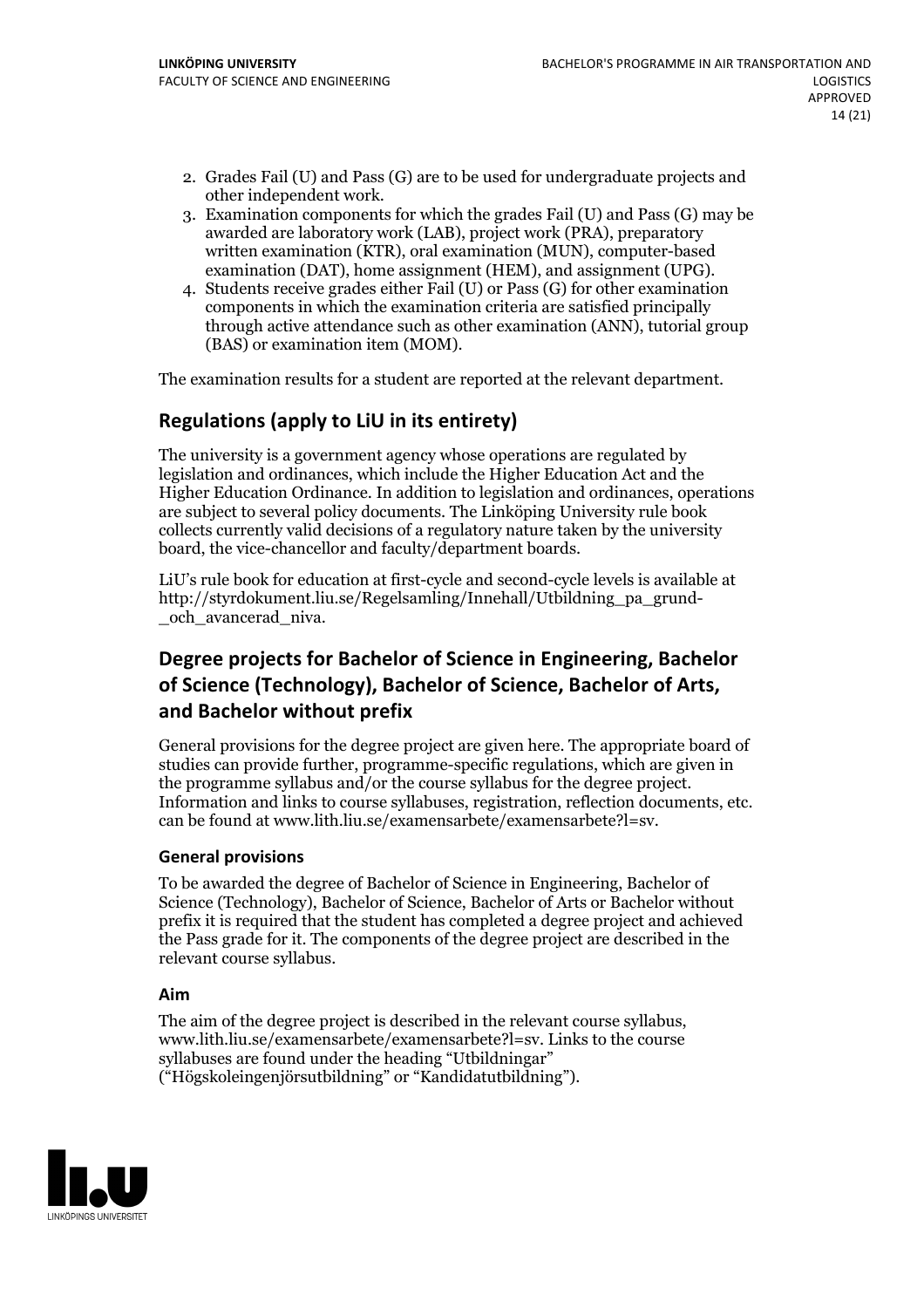#### **Extent**

Requirements for the extent of the degree project for each type of degree are given in the syllabus of the study programme.

#### **Locations for a degree project**

The work is carried out in the form of:

- an internal degree project located at one of the participating departments at LiU
- an external degree project located at, for example, a company, government agency, or other organisation in Sweden or abroad, that an examiner has assessed to be competent to manage a degree project that satisfies the requirements
- a degree project within an exchange agreement in association with study abroad, whereby all study results are to be credited to the student by the relevant board of studies.

The main subject areas that are permitted within each study programme are described in the programme syllabus. Any individual subjects that may be relevant to the main subject area are to be determined by the relevant board of studies.

The examiner for a degree project within a certain subject area are determined by the board of studies that is responsible for general degrees within the main subject area. An up-to-date list is given

at http://www.lith.liu.se/examensarbete/examensarbete?l=sv.

#### **Degree projects within agreements relatingto study abroad**

During study abroad that takes place within the framework of an agreement, the provisions of the host institute relating to degree projects are applied. The student is to consult the board of studies and together ensure that the proposed degree project is carried outin a main subject area that is permitted within the study programme. Approved main subject areas for degree projects are specified in the syllabus for the relevant programme.

A certificate confirming that the degree project has been approved and a copy of the degree project report (in PDF format) are to be submitted to the relevant board of studies.

#### **Selection of degree project**

A degree project is to be selected in consultation with an examiner, who is also responsible that the specialisation, extent and level of the project satisfy the requirements specified in LiTH regulations.

In cases in which issues relating to work-related copyright, patenting or remuneration may arise, provisions governing these should be established in advance. A student working on a degree project may sign a confidentiality agreement in order to obtain access to confidential information necessary for the degree project. The supervisor and examiner, however, determine whether they are prepared to sign a confidentiality agreement, and thus the confidential

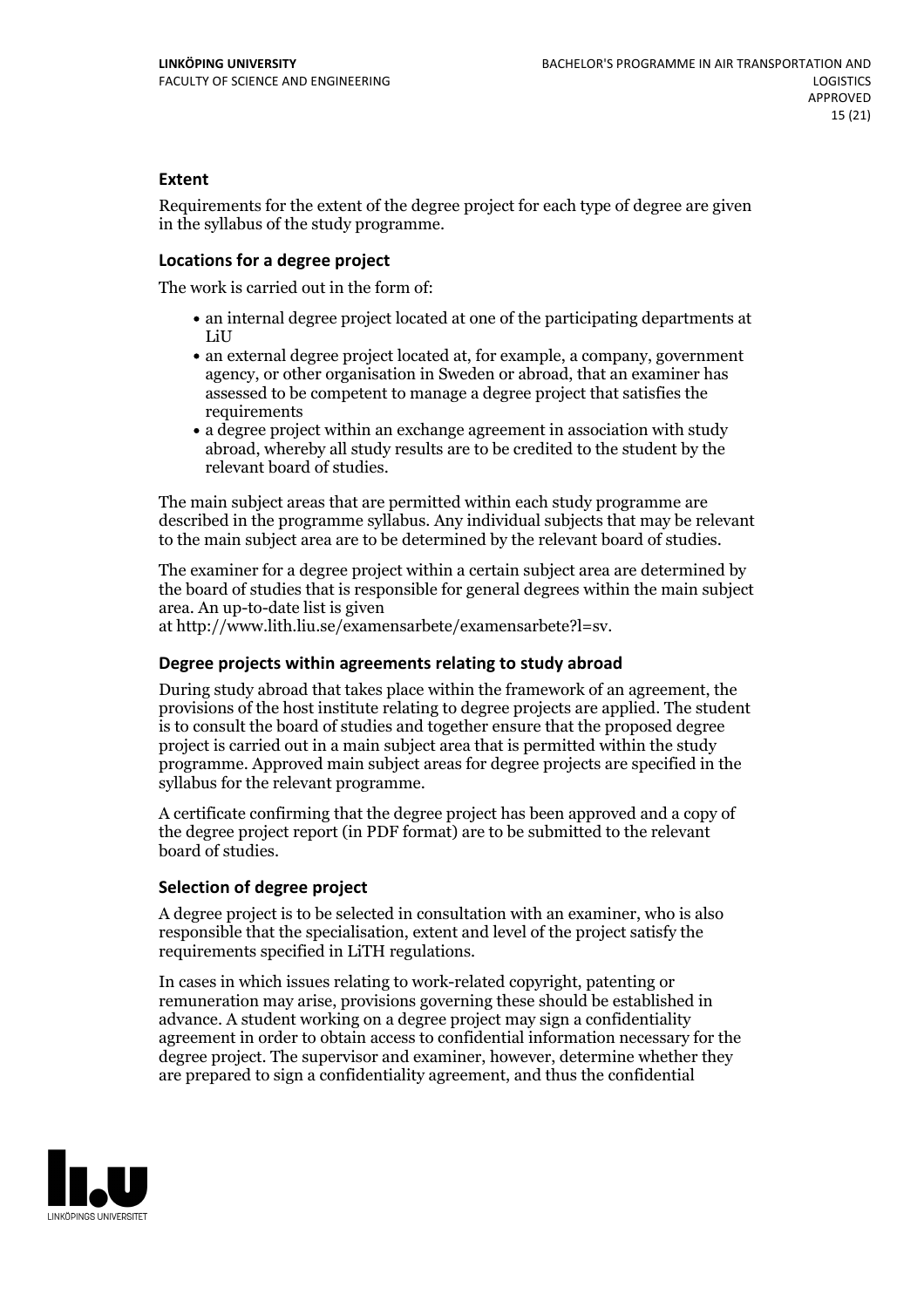information must not normally be of such nature that it is necessary to supervise or grade the work. The complete degree project report is to be published during the grading procedure, unless special circumstances prevent this. If any part of the report should not be published, this must be approved in advance by the examiner and the relevant head of department. Note that final decisions relating to confidentiality are taken by an administrative court.

#### **Commencement of a degree project**

Requirements that must be satisfied before a degree project can be started are given in the currently valid course syllabus, which can be obtained at www.lith.liu.se/examensarbete/examensarbete?l=sv.

Notification of <sup>a</sup> degree project is to be carried outwhen the degree project starts, at www.lith.liu.se/for-studenter/anmalan-till-exjobb?l=sv. Registration of the degree project is to take place before work commences, after the student has registered for the term.

Before the start of the degree project, the examiner is to ensure that the student satisfies the conditions for commencement of the degree project within the relevant main subject area. Support in this can be obtained from the study guidance counsellor, who checks the general requirements for starting the degree project.

The student is also to notify the relevant department of the start of the degree project.

#### **Degree projects in collaboration with another student**

In cases in which two students carry out a degree project together, the contribution of each student is to be specified. The extent of the work is to correspond to the extent of two individual degree projects. The examiner is to ensure that each student has contributed in a satisfactory manner to the work, and that each student satisfies the requirements for achieving a Pass grade for the degree project.

Degree projects carried out in collaboration between more than two students are not permitted.

#### **Examiners**

The examiner is to be employed at LiU as professor, associate professor, senior lecturer, research fellow, lecturer, research assistant, postdoc, assistant lecturer (including guest and adjunct teachers) or is to have been appointed docent at LiU. The examiner must also have the expertise required to examine degree projects within the relevant main subject area, and be appointed by the board of studies.

The examiner is to:

ensure before the start of the degree project that the student satisfies the conditions for commencement of the degree project within the relevant main subject area. The study guidance counsellor is to check whether the commencement criteria are satisfied and inform the examiner of this.

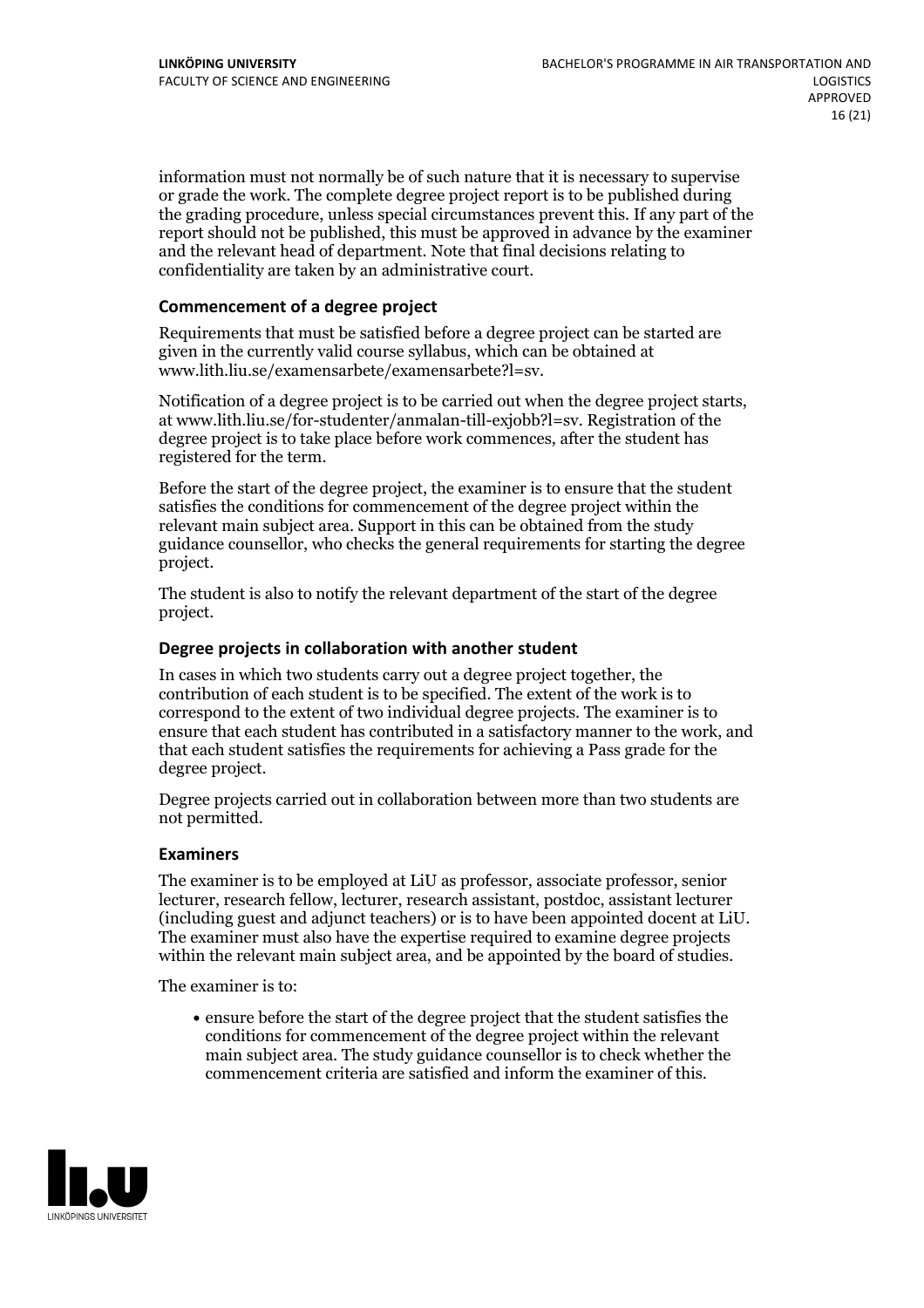- check whether special admission requirements (where relevant) are satisfied, for example that the student can demonstrate a certain degree of in-depth knowledge within the field relevant for the degree project
- determine the specialisation and principal work of the degree project, based on an assessment of whether the degree project will result in the learning outcomes of the course syllabus being satisfied
- pass/fail the planning report
- be responsible that the supervisor or supervisors carry out their duties
- approve the work for presentation
- before the presentation, check that the student has registered for the degree project
- before the presentation, check that the proposed opponent satisfies the conditions for commencement of the degree project and has attended two report presentations
- pass/fail the presentation and the opposition to it
- approve a concluding reflection document
- ensure that a degree project that has been passed satisfies the learning outcomes of the course syllabus and other requirements, and award a grade to the degree project (either  $G = Pass$ , or  $U = Fail$ ).

In cases in which a degree project is carried out jointly by two students with different main subject areas, one examiner in each main subject area must be appointed, where this is necessary.

#### **Supervisors**

A student working on a degree project is to have access to an internal supervisor at the department at which the degree project has been registered. The internal supervisor is to have a degree that corresponds at least to the level of the degree project to be supervised. The internal supervisor may, in exceptional circumstances, be the same individual as the examiner. A decision of whether to allow this in a particular case is to be made by the relevant board of studies before the degree project is started. The supervisor is to ensure that the student obtains help with:

- expert support in general questions related to methods, specialist knowledge of the subject, and writing the report
- problem formulation, and setting the limits of the work
- scheduling and planning work, and selection of appropriate methods.

If the degree project is being carried out outside of LiTH, an external supervisor from the host is to be appointed.

#### **Planning report**

During the first weeks of the degree project, the student is to draw up a planning report that contains:

- $\bullet$  a preliminary title of the degree project
- planned literature foundation
- a preliminary statement of the research question, against the background of

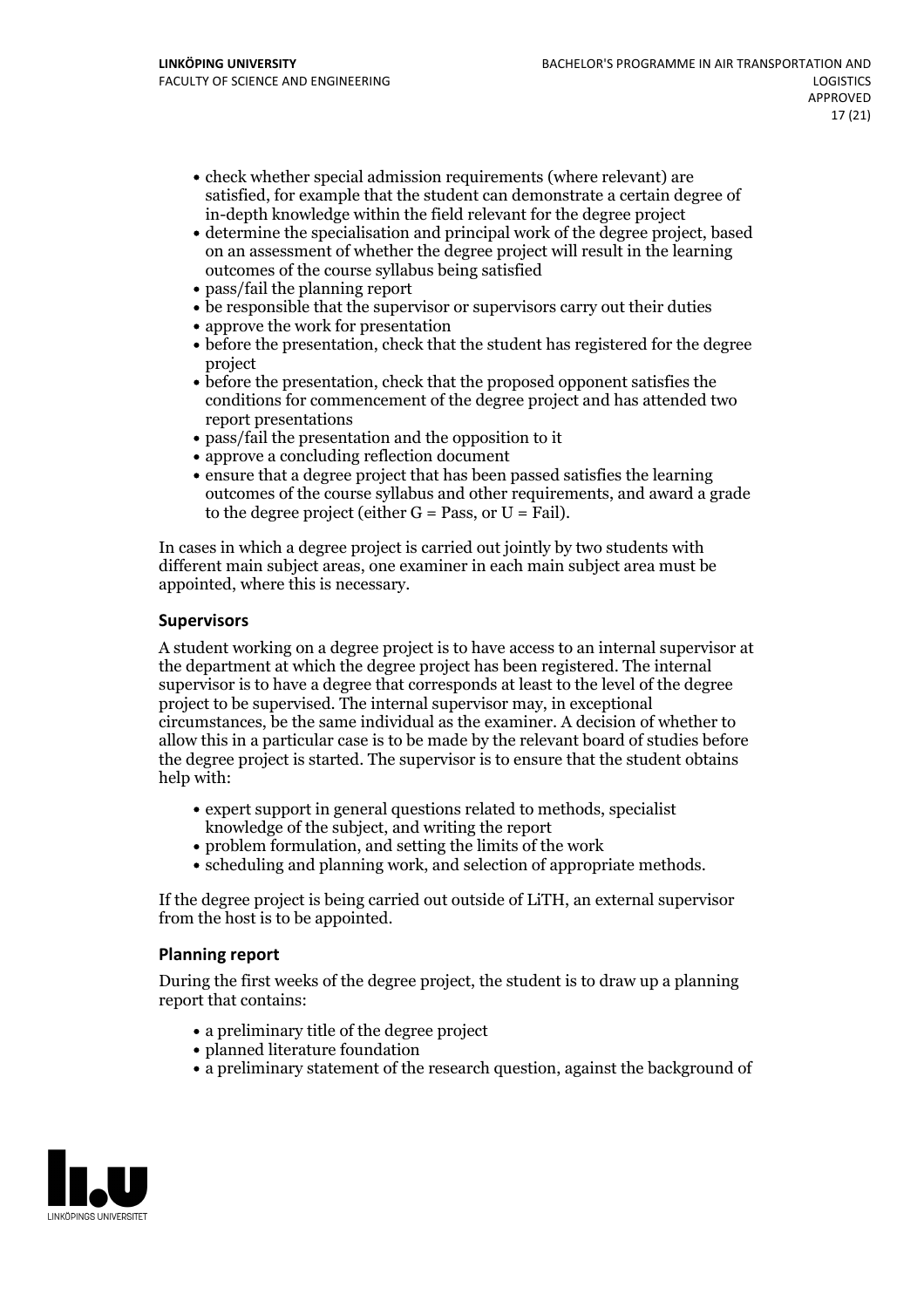the literature foundation

- a preliminary description of the approach to be taken
- a schedule for the execution of the degree project, including suggested date for the presentation.

#### **Reporting**

Both oral and written reports of the degree project are to be made, in Swedish or English. The board of studies may permit other languages to be used.

The oral report is to take place at a public presentation. The written report is to be in the form of a professionally produced degree project report. The presentation and report are to follow the instructions given below.

#### **Presentation**

The oral presentation is to take place when the examiner considers that the work has been completed and is ready to be presented. The presentation is to take place at LiTH at a time when other students can attend. This means that the presentation can take place on a date that the student has agreed with the examiner, normally between the re-examination period in August and midsummer, and after the student has attended other students' report presentations.

The oral presentation is to describe the background to the problem that has been studied, describe the methods used, and present the results and conclusions. The presentation is to be at a level suitable for everyone present, not just for specialists. After the oral presentation, the student is to counter any criticism that the opponent may raise, and allow other participants to pose questions. The presentation and the opposition are to be approved by the examiner. When any required adjustments of the report have been made, and the student has functioned as an opponent for another degree project, the degree project is reported as a passed course and the credits can be used to satisfy the requirements for a degree.

#### **Degree project report**

The written degree project report is to be professionally written and comprehensive, and it is to demonstrate a scientific approach. The report must be prepared in accordance with principles for acceptable practice when referring to sources (references or quotations for which the source is specified) when the text, images, ideas, data, etc., of other people are used. It is also to be made clear whether the author has reused his or her own text, images, ideas, data, etc. from previous examinations, such asundergraduate work, project reports, etc. (This is sometimes known as "self-plagiarism".) A failure to specify such sources may be regarded as attempted deception during examination.

The contents are to be easy to understand, and the way in which material is presented is important. It must describe the background to the project and the formulation of the research question. The choice of approach is to be clearly explained, and the report should make clear the coupling between the results and the conclusions. Commonly accepted scientific methods are to be used for

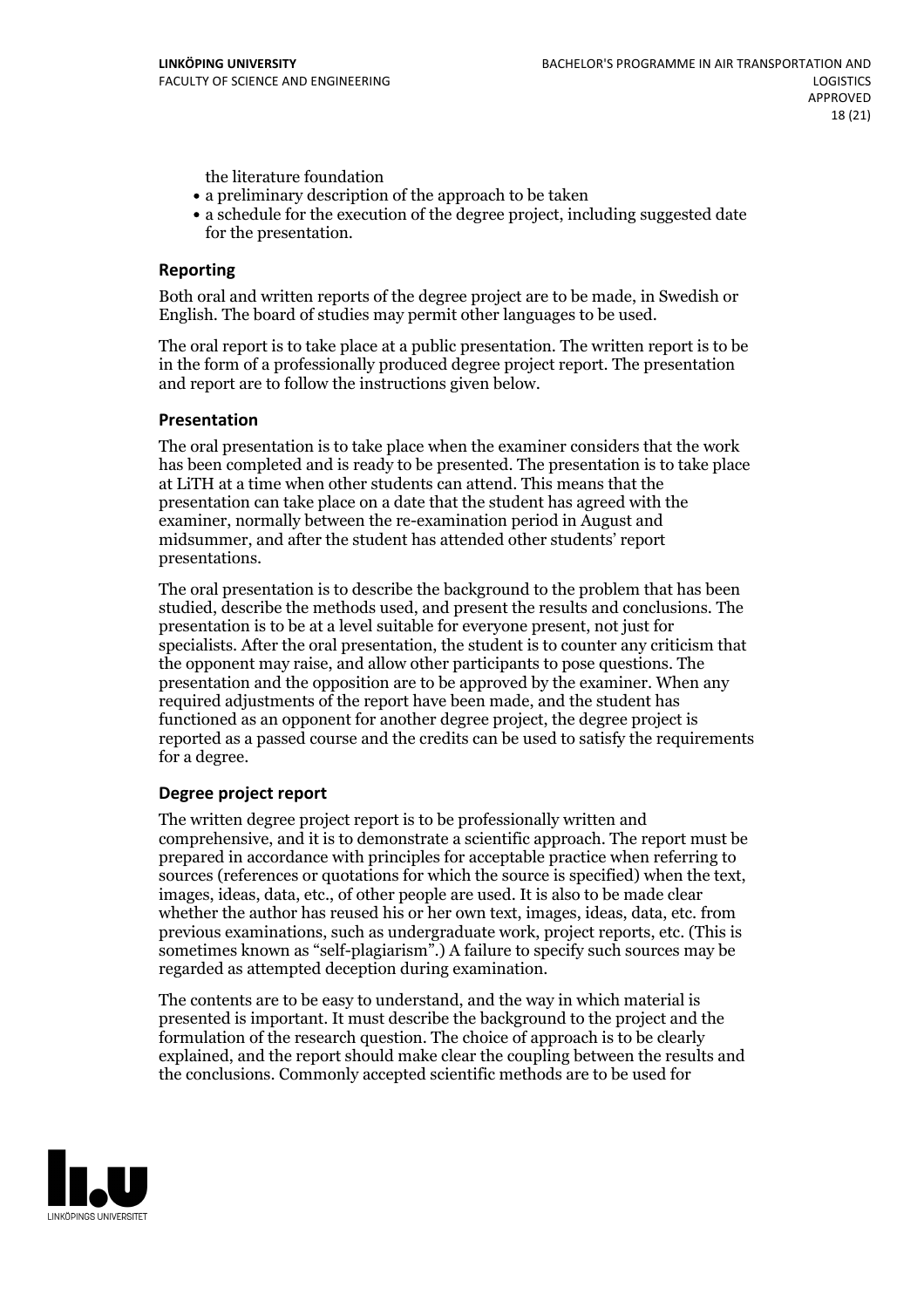processing the results. The discussion is to be comprehensive, and demonstrate that the student masters analytical thought processes. The report is to demonstrate good mastery of the literature in the field, and include an abstract. Reports that are principally written in Swedish should contain <sup>a</sup> summary in English. A publication-ready manuscript and a reflection document covering the work undertaken are to be submitted to the examiner within 10 working days of the oral presentation. Deviations from this limit may be granted by the examiner. If final versions of the required documents are not submitted as stipulated, the examiner may determine that the presentation is to be repeated.

The Faculty of Science and Engineering (Institute of Technology) at Linköping University recommends that degree project reports be published.

#### **Opposition**

An oral opposition is to be carried out either before or after the student presents his or her own report. The opponent must satisfy the same requirements for the number and level of credits gained as those of the student's degree project. The opponent must also have attended two report presentations as a member of the audience. Acting as an opponent during the report presentation of another student is subject to points-based assessment as described in the course syllabus.

The opponent is to:

- discuss and comment on the selection of methods, results and (where relevant) data processing, conclusions, possible alternative solutions and conclusions, and the management of literature
- comment on the general arrangement of the degree project report and related, formal aspects of style, and comment on the oral presentation technique
- illuminate the strengths and weaknesses of the report.

The duration of the opposition should be approximately the same as that of the presentation, and it is to include a discussion in which the student presenting the report replies to and comments on the criticism raised by the opponent.

One week before the presentation, the opponent is to submit in writing to the examiner the important issues that will be discussed, and the structure of the opposition that will be taken. The opponent and the examiner discuss the structure that the opponent has drawn up.

In a normal case, the number of opponents will be the same as the number of respondents. In exceptional cases, the examiner may decide that this is not to be the case.

#### **Attendance at presentations**

A student is to attend presentations of degree project reports as described in the syllabus. The presentations attended must be atthe same level or a higher level than the degree project of the student.

It is advantageous that one of the presentations attended is a licentiate degree

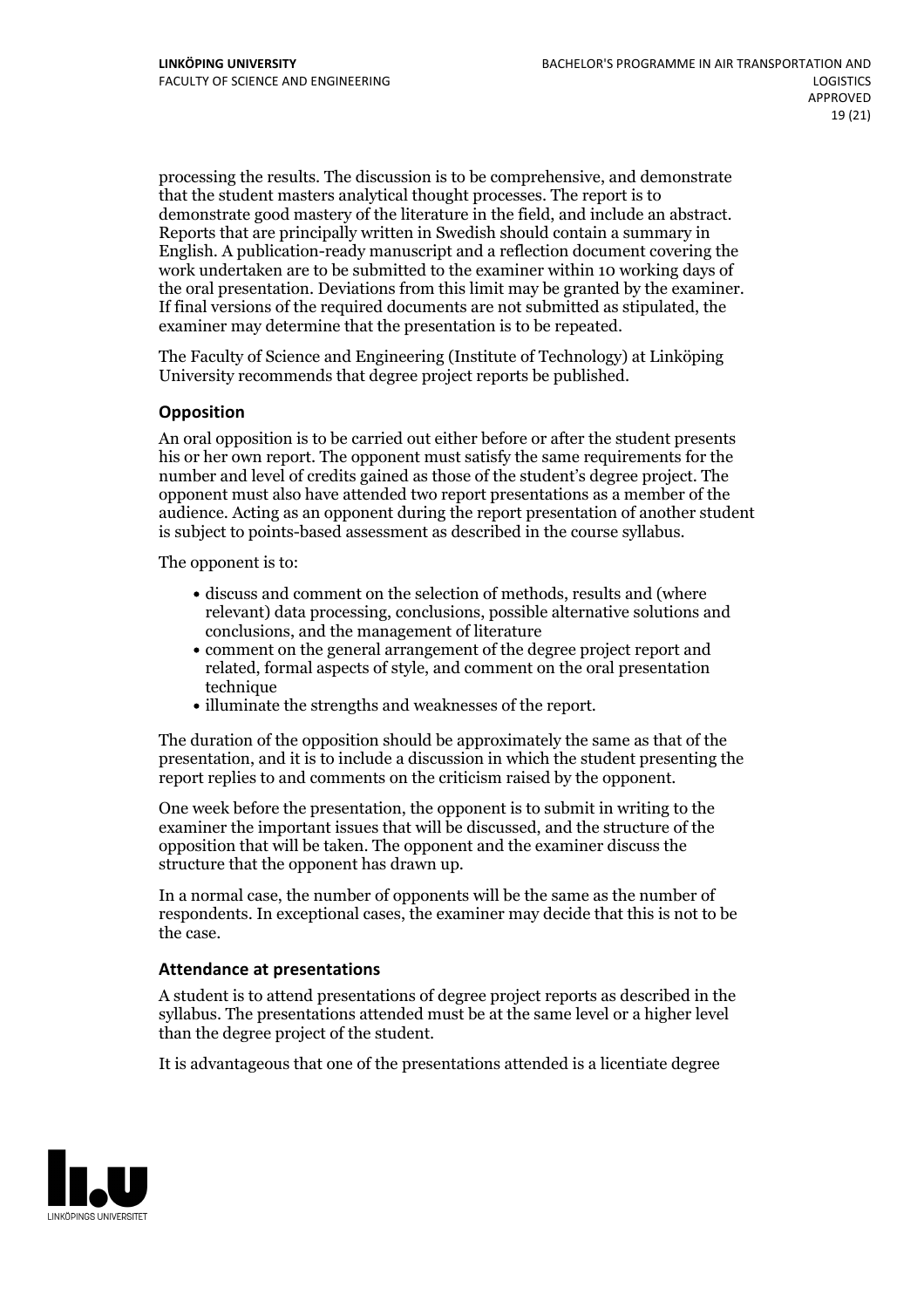seminar or a doctoral disputation. The student is responsible for ensuring that a certification of attendance at the presentation is obtained and passed to the departmental administrator for registration in Ladok. Attendance at such presentations is a component of the degree work that is subject to points-based assessment.

The occasions on which a student attends presentations are to be completed before the student presents the degree project report. The syllabus for the degree project describes the scheduling of the attendance at presentations.

#### **Reflection document**

A document reflecting on the work that has been carried out is to be submitted to the examiner within 10 working days of the oral presentation. Instructions for preparing a reflection document can be reached through www.lith.liu.se/examensarbete/examensarbete?l=sv.

#### **Grades**

The degree project is graded as either Pass or Fail. In order for a student to obtain a pass grade for the degree project, all components must be completed and be awarded a pass grade.

#### **Right to obtain supervision**

It is expected that the student complete and pass a degree project within specified time limits. The department is required to provide supervision for a maximum of 12 months after the student has registered the degree project in Ladok. The examiner may grant additional supervision after this period in special cases. If the examiner determines that supervision is to be ended, the degree project is to be awarded a Fail grade.

If a degree project is awarded a Fail grade for the reason described above or for any other reason, the student is to be directed towards carrying out a further degree project.

## **Quality assurance**

The relevant board of studies has overall responsibility for the quality of study programmes. This responsibility covers also degree projects. Quality assurance is to be carried out as determined by the faculty board.

#### **Exemptions**

If special circumstances apply, a board of studies may grant exemptions from the regulations specified above. The oral opposition, for example, may be replaced by an extensive written opposition, if the board of studies approves this. Examples are:

- international students for whom special circumstances apply
- other students for whom all other components of the degree have been satisfied, the degree project report has been submitted, and special circumstances apply.